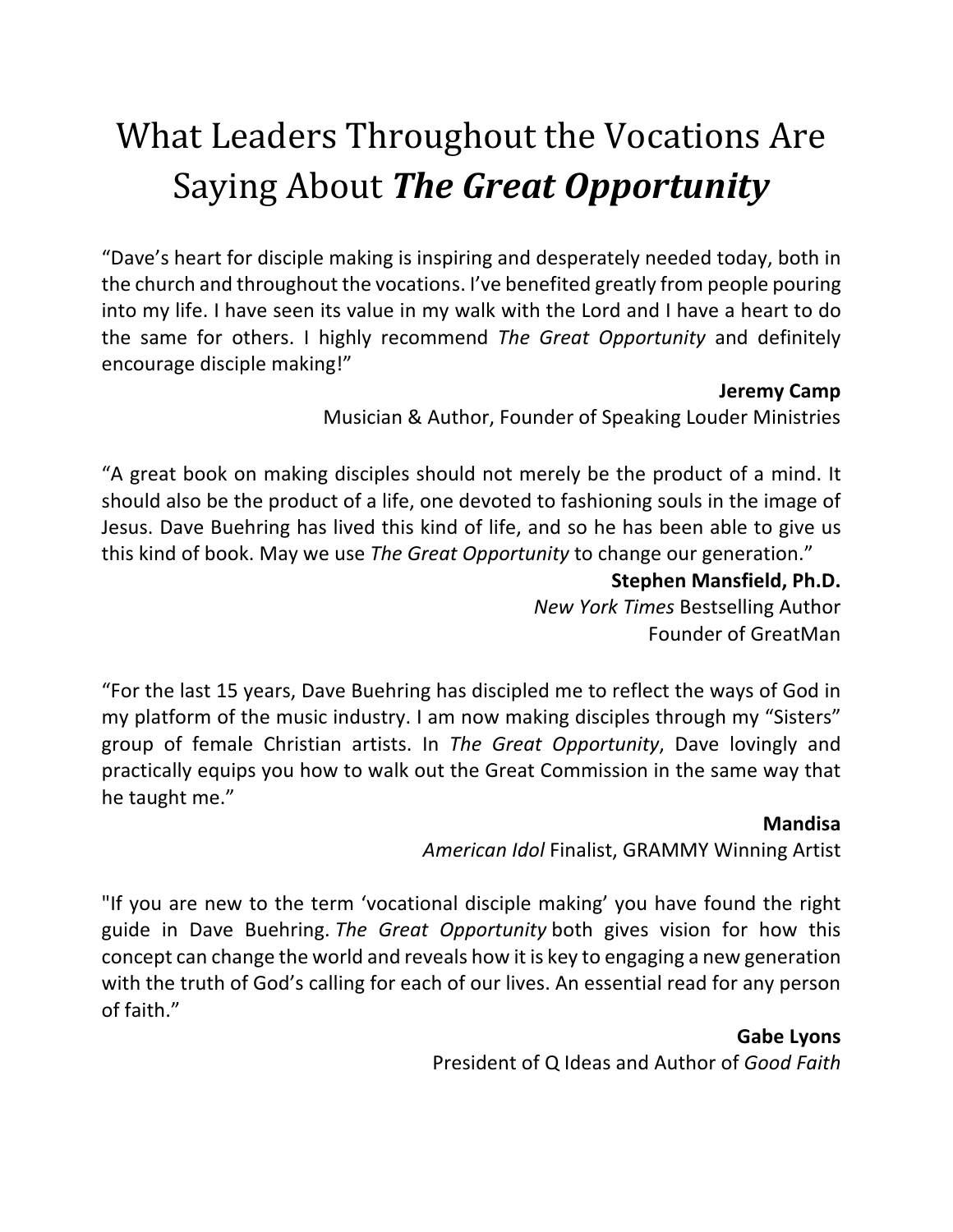"Dave Buehring has been my friend for a long time. It is wonderful to see his dedication to being a disciple of Jesus and his focus on the mission of making disciples of Jesus in every vocation throughout society. His mission is also meant to be our mission. In *The Great Opportunity*, Dave shares with us why and then shows us how."

## **Scott Hamilton**

Olympic Figure Skating Gold Medalist and Commentator Scott Hamilton CARES Foundation

"*The Great Opportunity* addresses a glaring need that can still plague the Body of Christ: the sacred-secular divide. Dave Buehring shows us how to join God in the work of seeing people's lives transformed into the image of Jesus in the context of our everyday lives at work. I highly recommend this book to anyone who desires their work week to be right on the cutting edge of the Gospel!"

## **Eddie Broussard**

International Vice President, The Navigators

"I grew up in a Christian church where being a pastor was the only job that was valued. That's a common error in American Christianity, and it's produced a multitude of injurious downstream effects, inside the faith and in the country. Dave Buehring's passion is to help every person discover the ways that their unique talents and personalities are part of a bigger story and have divine purpose. *The Great Opportunity* is aimed at helping Christians be agents of service—especially to those who are most in need and on the margins – rather than seeking conquest and domination."

#### **Jon Ward**

Political Reporter, Yahoo News

"Walking with Dave Buehring for 17 years now, I'm so glad that he finally wrote down what he's been teaching for many years. The biblical principles on vocational disciple making in Dave's book, *The Great Opportunity*, have changed the way I think and how I live out the purpose of disciple making in the NFL locker room."

> **Kent Chevalier** Chaplain, Pittsburgh Steelers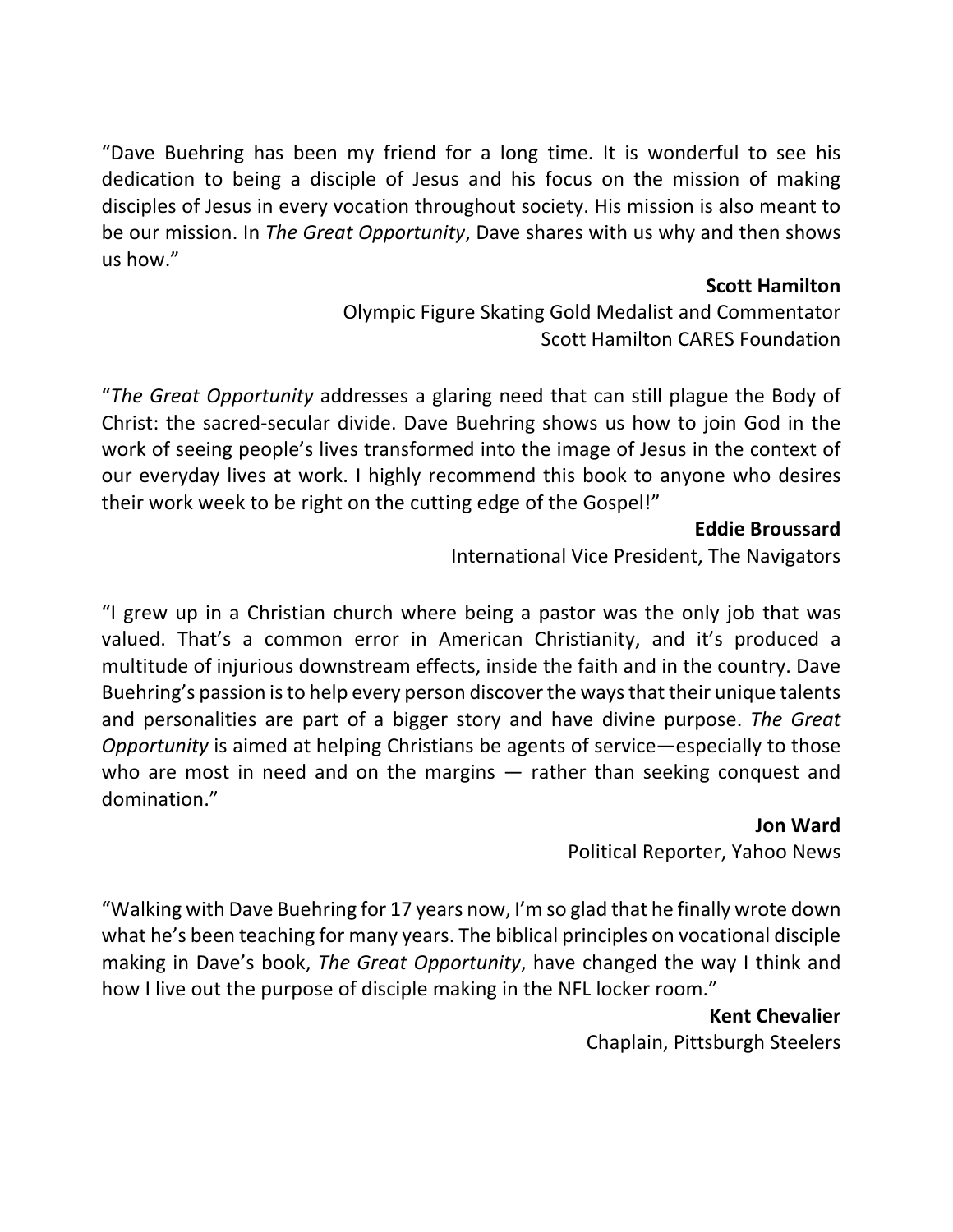"Many see work as something that takes us away from our faith rather than as a calling where we can represent and glorify God. Women in the workplace desire to bring their whole selves wherever they spend each hour of their days, including their workplaces. *The Great Opportunity* both inspires and equips Christians to integrate their faith and work and is a great resource for all believers. It is exciting that we can know God and make Him known while serving Him in the professional world."

## **Diane Paddison**

Founder and Executive Director of 4word Author of *Work, Love, Pray* Former Global Executive, Fortune 500 & Fortune 1000 Companies

"After fighting for my country, my entry into politics and government was also out of a desire to serve. It's a calling rooted in my faith and how God made me. I've been blessed to have a Christian who has worked in this world walk alongside me and guide me as I try to make decisions based on Biblical principles. *The Great Opportunity* will help me do the same for others who work in my field."

## **Joshua Revak**

State Senate, Alaska Former Main Battle Tank Crew Member, U.S. Army

"Dave Buehring is a seasoned spiritual leader that has the experience and authority to give you a powerful gift in this easy-to-read book that will inform, inspire, and ignite you to action into one of the greatest missing keys for the transformation of the nation and the world for Jesus and His Kingdom. Jesus said, 'Go, disciple all nations.' Dave writes how in *The Great Opportunity*!"

# **Loren Cunningham**

Founder, Youth with A Mission (YWAM)

"With a friend like Dave Buehring, there is nothing you enjoy more than those too few times when you get to be together, and have a deep, life-giving chat about things that really matter. Reading *The Great Opportunity* provides that kind of experience as Dave converses with you deeply about our core calling: being whole-hearted and whole-minded disciples in the contexts of life where He has placed us."

## **Rev. David R. Wells M.A., D.D.**

General Superintendent, The Pentecostal Assemblies of Canada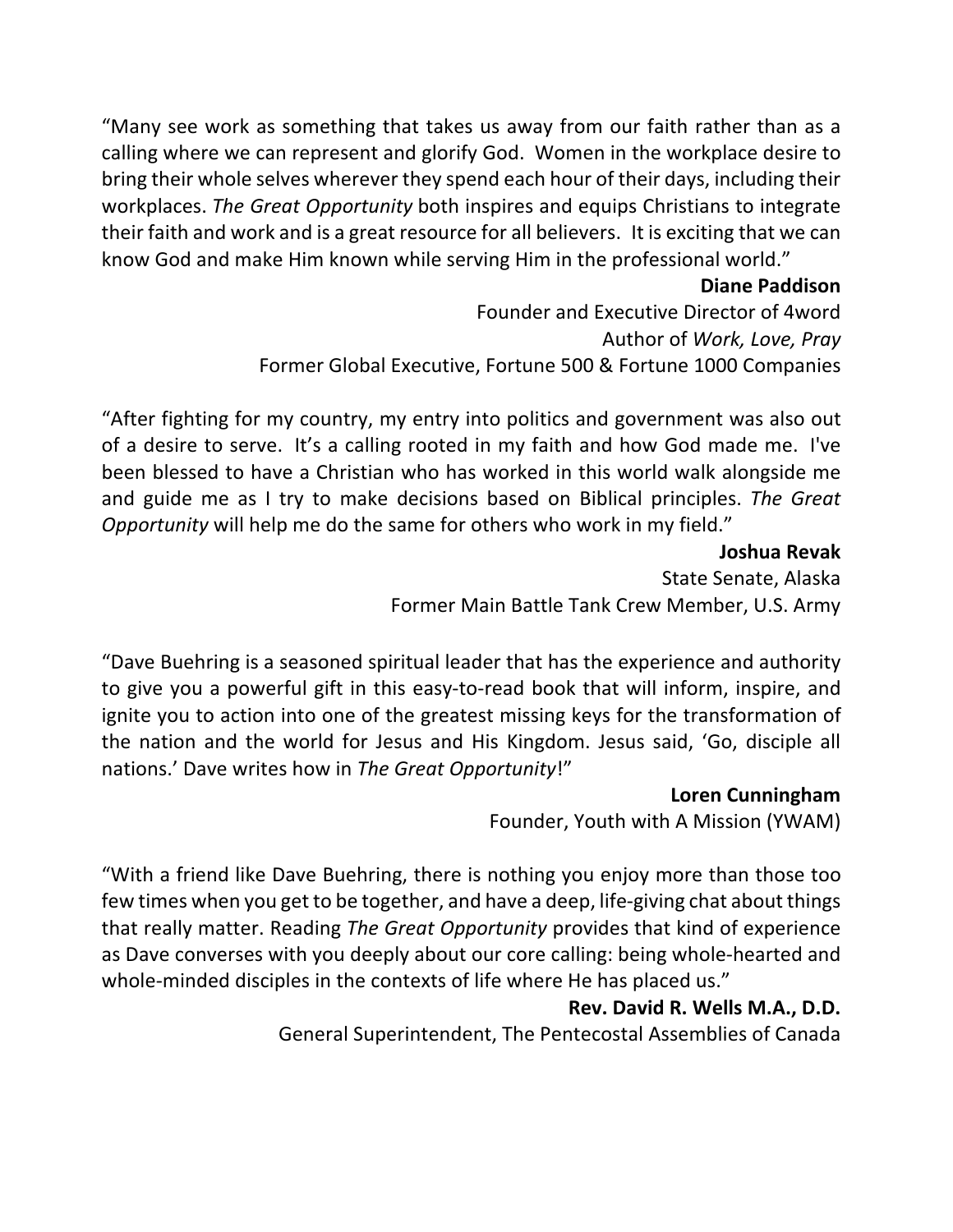"As a practicing physician, I have been honored to interact with, learn from, and be encouraged by Dave Buehring for over 20 years. I have not encountered a leader with more integrity, insight and passion for making disciples! Long before it was popular, Dave was encouraging us to make disciples. In *The Great Opportunity* you will find well-researched, intelligent and practical steps we can all implement, regardless of our vocation!"

## **John McB. Hodgson, MD, MSCAI, FACC**

Director of Cardiology, Wilson Health Professor of Medicine, Case Western Reserve School of Medicine

"Humans are wired to search for significance. We want our passions to be tied to a purpose, and for Christians, that should be to use our gifts and skills for God's kingdom. *The Great Opportunity* shows us how to do that. Dave has taught me these principles and I am passing them on to teens that I mentor and professionals in my church who want to merge their previously separated silos of work and faith. Every pastor and leader need this tool to help others live out their calling."

## **Dr. Sean Holland**

Senior Pastor, Epicenter of Worship in Lansing, Michigan Social and Emotional Learning Specialist, Purpose Prep Director of Transformational Leadership, One Love Global

"*The Great Opportunity* is a breakthrough book addressing the Great Co-mission of Jesus in the world of work. From teaching the importance of calling to the power of relationship to the need for obedience, it teaches us how to be the disciple makers Jesus calls us to be. Dave Buehring has written a treasure of a book that is packed with practical wisdom, experience, and encouragement."

#### **Phyllis Hendry Halverson**

Inaugural President/CEO of Lead Like Jesus

"In *The Great Opportunity*, Dave really captures the heart of what it means to be a follower of Christ. Dave challenges the norm that so many Christians have adopted in how to live our daily lives. He challenges us to seek and find our God-given calling and to intentionally make disciples of others along the way. This is a must read for believers seeking more than 'a job.'"

## **Mi Yung Park**

Government Relations Director for A21 Former Federal Prosecutor, U.S. Department of Justice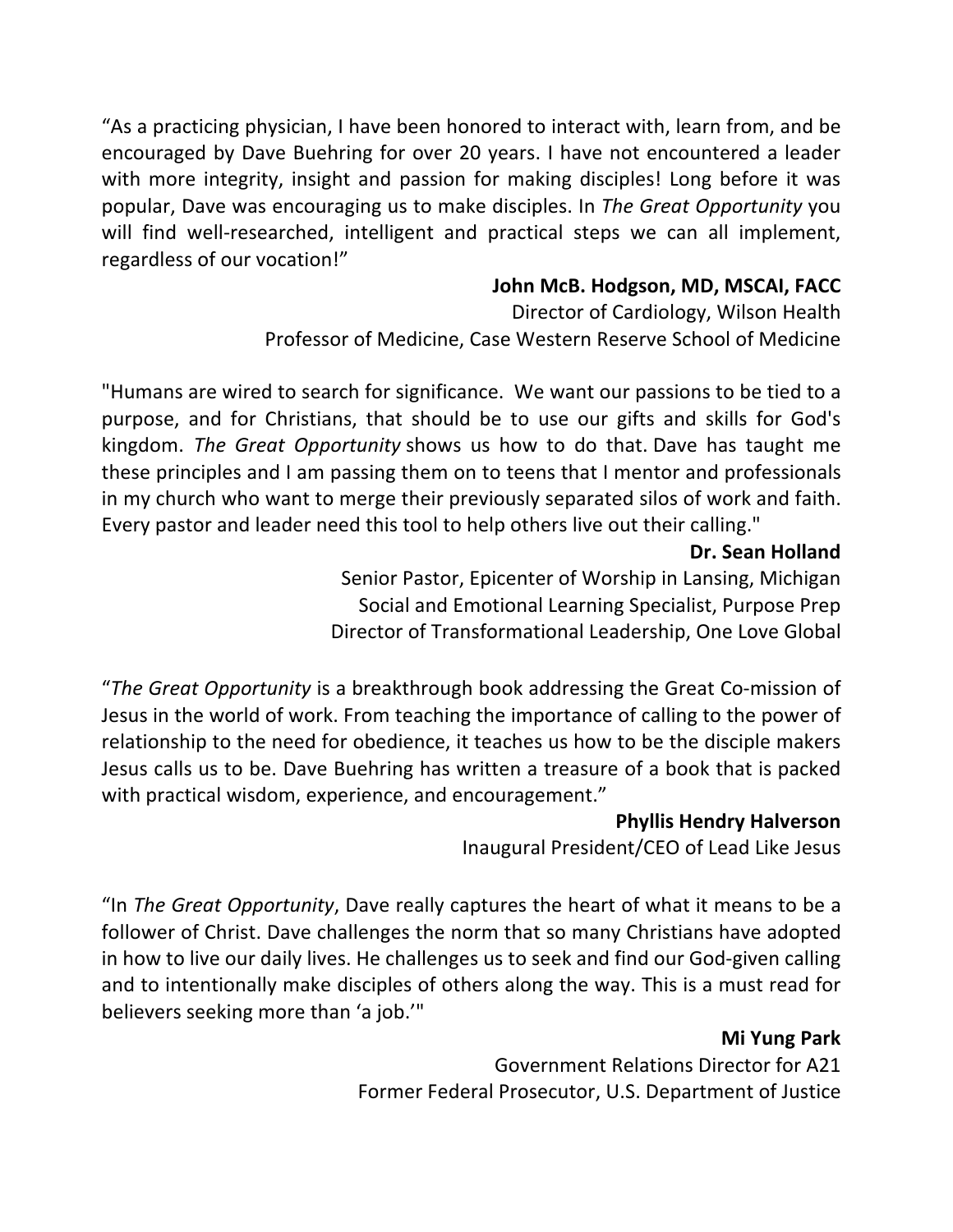"In *The Great Opportunity*, Dave Buehring gives us practical steps, rooted in Scripture, to invite others into the natural rhythms of our life and to begin to disciple them in simple, attainable ways, whether it's on the soccer field, in the classroom, or in the office. It ignited a passion in me to invest in others who will then turn around and pour into others. Just imagine the impact!"

## **Andrea McMaster**

IF: Gathering Leader and Regional Coach Public Relations Executive and Former TV News Anchor

"As a Christian living and working in Silicon Valley, it is challenging to spread the message of Jesus. But believers can and should pursue careers in science and technology because our work matters to God. Biblical ethics and morality are needed when dealing with issues of privacy and the proper use of artificial intelligence. *The Great Opportunity* provides an essential blueprint for starting the discussion on how our vocational calling can honor God."

## **Jim Chiang**

Senior Director, Artificial Intelligence Engineer and Data Scientist

"Corporate America and the fast-paced world of technology needs moral and ethical leaders, ones who reflect and live out their faith. I try to use my gifts and skills "as unto the Lord," but *The Great Opportunity* inspires me to intentionally pass on what I have learned to those I lead."

## **Julie Smith**

Fortune 500 Company Technology Executive

"In *The Great Opportunity*, Dave Buehring inspires us to view our vocation as a Godgiven calling and envisions us to see a world that is shaped and molded by the ways of God. Buehring challenges us to see our marketplace as our mission and our job as a ministry. He gives us practical tools to personally walk in the ways of Jesus and to shape others in the ways of Jesus. This is a must-read for every follower of Jesus and every leader who wishes to disciple others in the ways of Jesus."

## **Heather Zempel**

Discipleship Pastor, National Community Church Washington, D.C.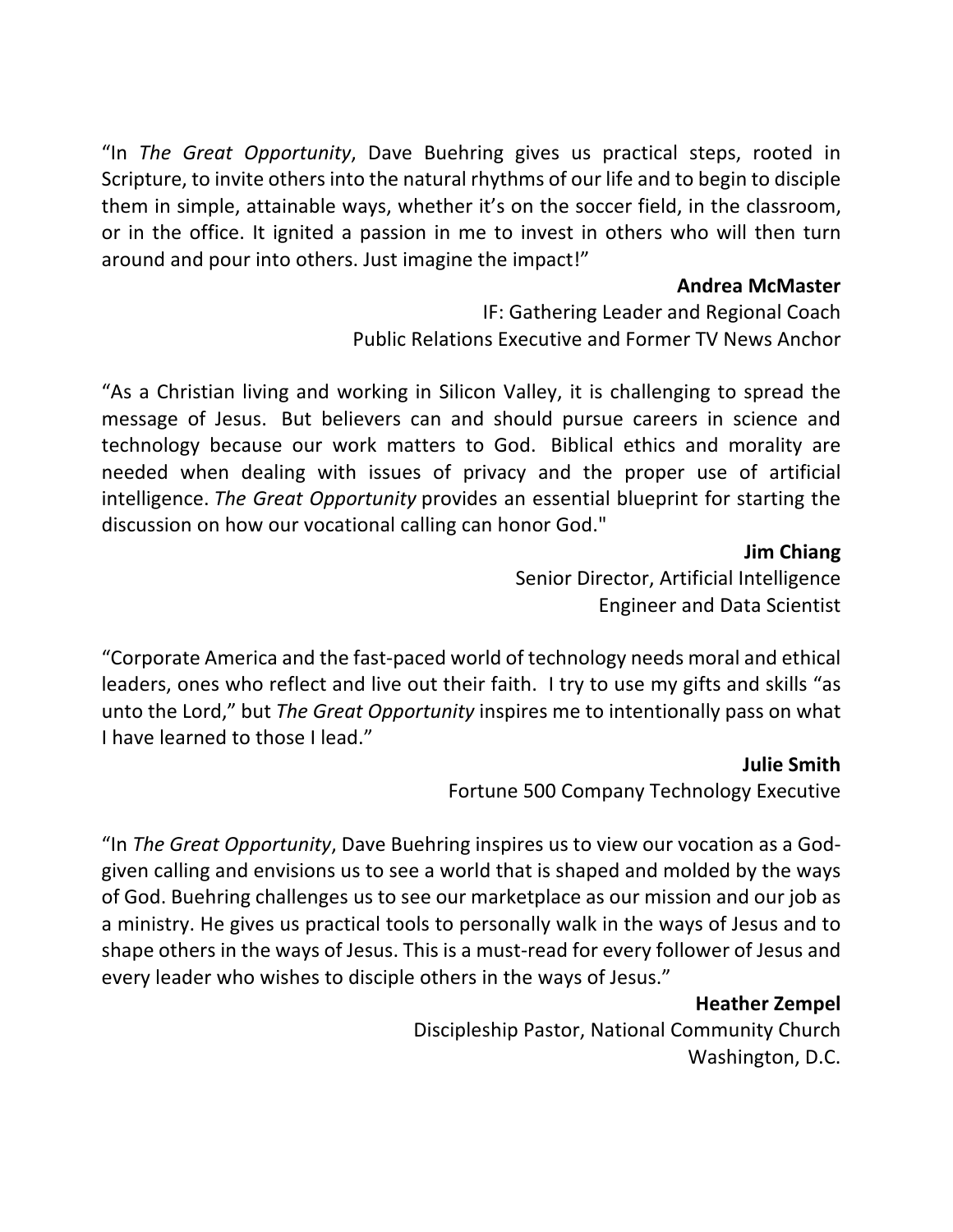"The first job God ever gave us is to steward His creation. That responsibility hasn't gone away. In fact, it's gotten more complex and in need of solutions. Christians should be at the forefront of advancing science, technology and energy innovation all for the benefit of the environment. In doing so, we can help solve the world's greatest earthly challenges while pointing people to the Only One who can solve our deepest spiritual challenges. *The Great Opportunity* provides valuable insights and practical ideas about how we can live out those mutual callings."

#### **Drew Bond**

CEO, PowerField Energy Inc. Co-Founder & CEO, C3 Solutions

"Dave Buehring was born to write this book. In *The Great Opportunity*, he makes the case that the Great Commission isn't just about making disciples of Jesus in our churches, but also in the vocations where God has placed us. Dave delivers both a convincing vision and a compelling plan—something that every pastor should want their flock to understand and undertake!"

## **Steve Berger**

Senior Pastor, Grace Chapel Franklin, Tennessee

"Most of my life I have heard it taught to go out and get as many people saved as you can, but I wasn't taught so much on discipleship. But Jesus thought and taught otherwise. It's one thing to be a Christian, but it's quite another to be a disciple, and to make disciples. In *The Great Opportunity*, Dave Buehring has written an easy to understand book, full of Scripture and practical know-how. After reading it, you'll be a better disciple and be able to better fulfill The Great Commission!

#### **Ricky Skaggs**

Singer, Musician, Producer & Composer Country Music Hall of Fame

"*The Great Opportunity* will challenge and excite you about making disciples in your family and may result in a paradigm shift regarding others with whom you journey through life. A must-read for every Jesus follower, no matter what your vocation in society may be."

#### **Paris Goodyear-Brown, LCSW, RPT-S**

Child and Family Therapist, Author and Speaker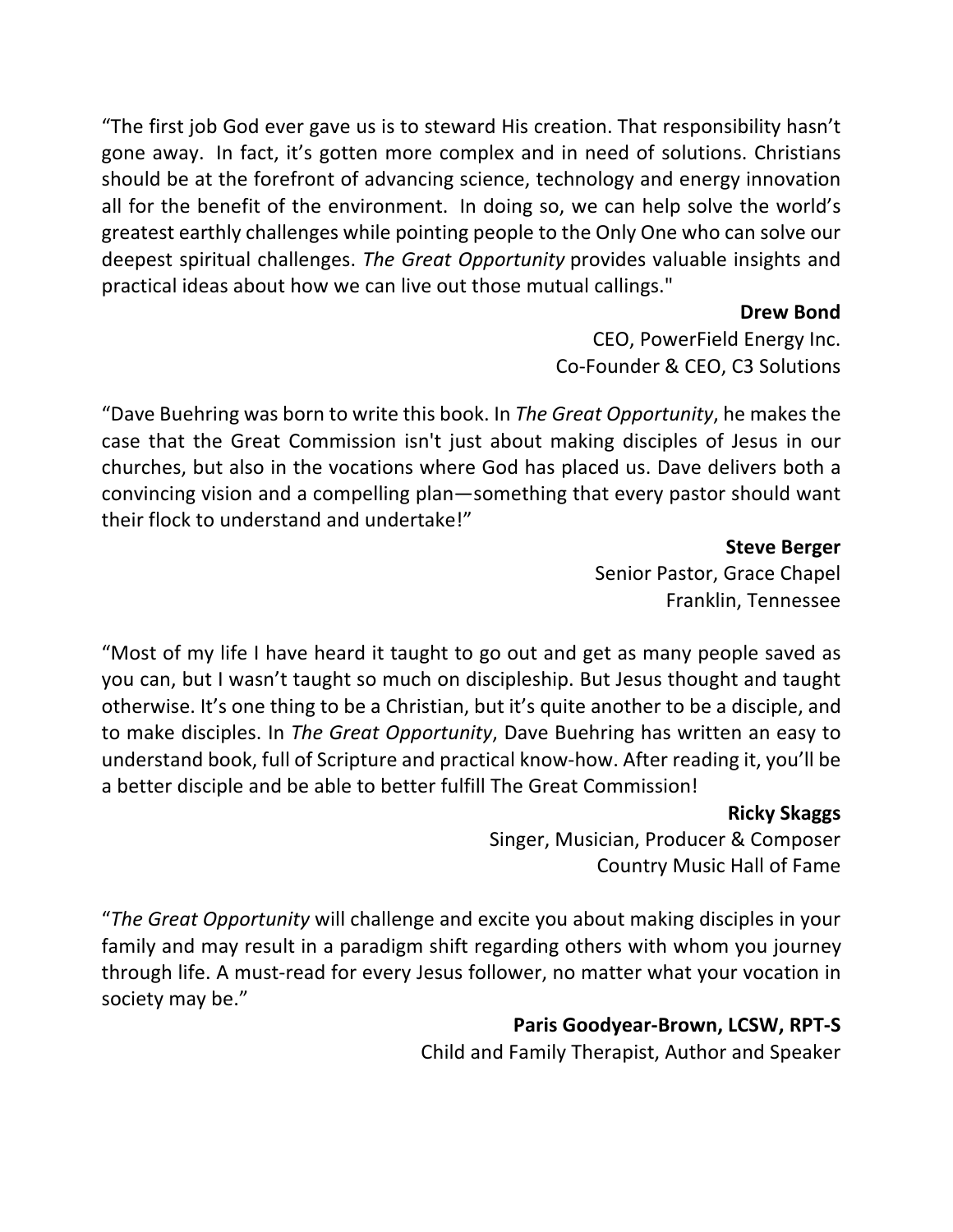"Going and making disciples is not just for those who dedicate their professional lives to ministry. As a scientist, I don't have to choose between my vocation and my faith. We need to listen to, teach and walk with young people in science and technology fields so that they use their God-given gifts and talents to reflect Jesus. If you are willing and brave enough to do so, *The Great Opportunity* is an excellent tool to make disciples. We can learn a lot from the examples of professionals whose stories are told throughout this book."

## **Dr. Stan Ecklund**

Physicist, SLAC National Accelerator Laboratory (Retired)

"Dave Buehring brings a wealth of wisdom, stories and experiences in the *The Great Opportunity,* giving us fresh eyes to see our vocation and work as disciple making. I have always believed that our work IS our mission field and as we need to embrace it with an intentional and Godly focus. This book will open your eyes to see how your daily vocation IS your calling and purpose in the Great Commission."

#### **Mary Tomlinson**

President On-Purpose Partners Former General Manager, Walt Disney Company

"I highly recommend Dave Buehring's book *The Great Opportunity*. It provides a description of what it means to raise-up disciple makers in the various spheres of life. It is very practical and real-world, revealing decades of experience by one of the country's top disciple making leaders."

## **Bobby Harrington, D.Min**

Point Leader of Discipleship.org and Renew.org

"We live in a time when the foundations of family, community, morality, and faith are being destroyed or already are in ruins. Having spent a lifetime making disciples and helping others to do the same, Dave Buehring is a 'wise, master builder'. In *The Great Opportunity*, Dave clearly lays out the case for how we can practically restore societal foundations as each of us lives out our Great Commission role within our vocation!"

#### **Bob Sladek**

Head of School, Mission Viejo Christian School

"In *The Great Opportunity*, Dave Buehring makes the argument that work isn't just about success, accomplishments, and the bottom line; but also about what you have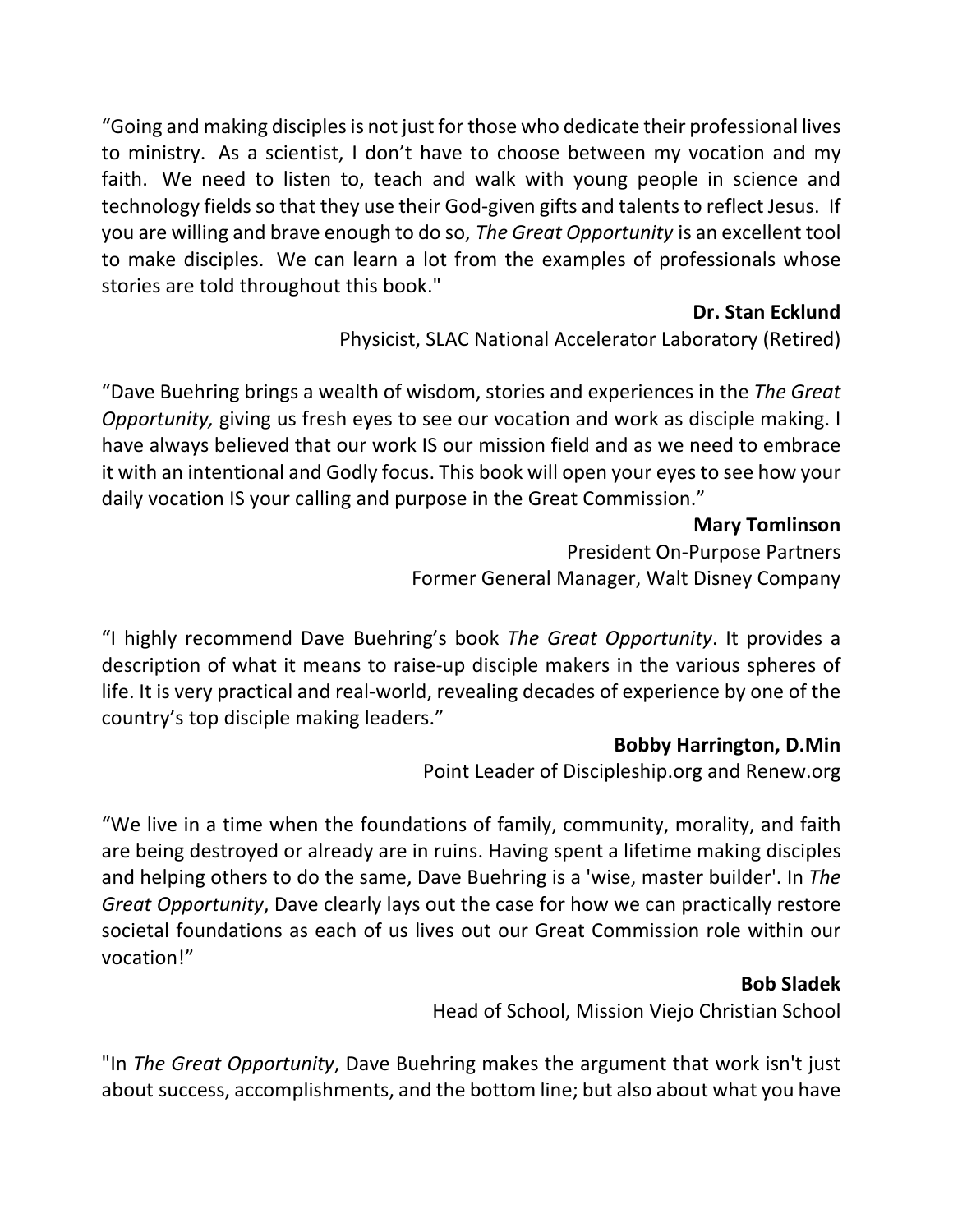poured into those around you. In addition to professional development for those that you lead, it's about imparting Jesus' character, ways, and mission into them so that they can turn around and do the same. Then, Christians aren't just connecting our faith and work but we are powered by it."

## **Elizabeth Knox**

Author, *Faith Powered Profession* Founder and Principal, Matchpace

"Anything Dave Buehring writes, I'm a believer in. This book on vocational discipleship is no different. When I first heard Dave teach what he's now written, I knew it could transform not only our church, but the entire Pittsburgh region. The biblical principals in this book flow from Dave's heart to see communities, cities, regions and nations changed for Jesus."

## **Pastor Scott Stevens**

North Way Christian Community Pittsburgh, PA

"We are witness to an awakening among Christian leaders who God has assigned to serve in the marketplace. In Dave Buehring's book, *The Great Opportunity*, he connects all the dots and reveals what it means to practice vocational disciple making. If you serve in the marketplace, you'll gain great clarity, definition, and the ultimate objectives as one who has been called to develop disciples of Jesus in the place where you are – today!"

## **Tami Heim**

President and CEO, Christian Leadership Alliance

"Dave Buehring masterfully provides a solid and scripturally informed framework for making disciple makers through the calling of our vocations. God has endowed us with gifts, abilities, capacity, and influence to accomplish His means in this world. *The Great Opportunity* is a call to the sidelines to get in the game with God's plan for changing the world, right where you are, in what He's called you to do!"

#### **Mel Mills**

Entrepreneur, Digital Marketing and Communications Strategist

"Since people spend most of their waking hours at work, I cannot imagine a worthier pursuit than equipping them to see their vocations as platforms to be and make disciples of Jesus. Yet many Christians hear very little from their leaders about the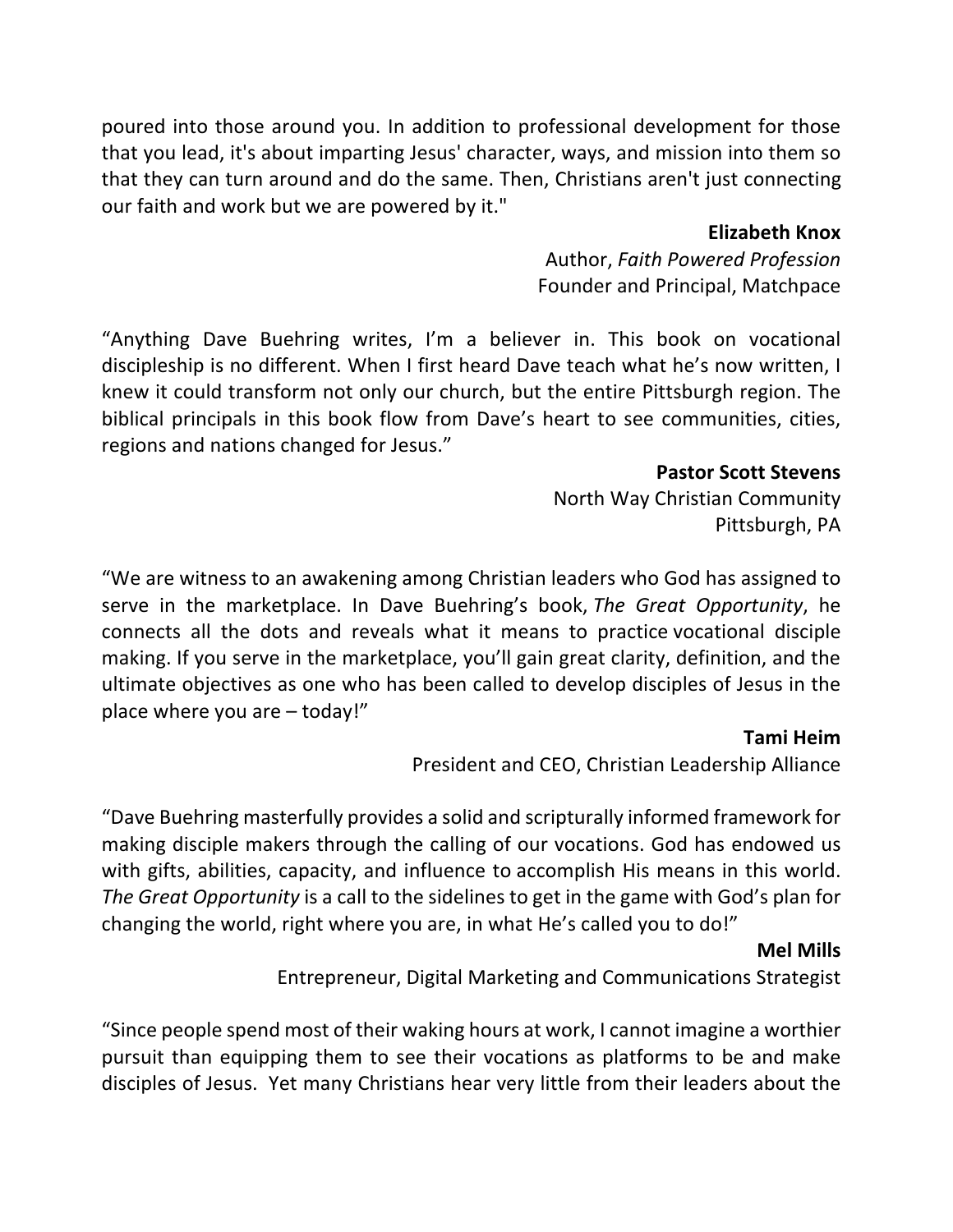vital connection between God's calling and their career. Dave Buehring brings a lifetime of practical experience to teach new insights into how we can influence the world through vocational discipleship."

**Clay Smith**

Senior Pastor, Johnson Ferry Baptist Church

"As a business owner, Dave Buehring has helped me connect my Sundays to my Mondays. In *The Great Opportunity*, Dave provides a fresh look at our vocations, masterfully laying out the great opportunity we all have of connecting our calling and The Great Commission with where we work. There are many resources available on disciple making, but none like this one!

**George Kehoe**

Owner, Kehoe Marketing

"In *The Great Opportunity*, Dave Buehring profoundly identifies Jesus' words in Matthew 28:18-20, as our "True North." In a world constantly changing and devaluing any godly ideals, Dave realizes our vocation is the battlefield, where we must make our stand to solely imitate Jesus' character and make disciples. If not, then the life of Jesus will not be revealed, and His Kingdom, which brings grace and hope to a lost world, will not advance."

## **CH (LTC) Kevin Mateer**

U.S. Army Chaplain

"Dave Buehring does not write as an abstract armchair theologian but as a handson, transformative practitioner. His words are rooted in Scripture and confirmed by a life of obedience. He writes of timeless truths in ways that are impactful and fresh, never irrelevant or stale. Be prepared not only to read *The Great Opportunity*; expect to be challenged to apply it, because—as Dave will tell you— when you respond to revelation with obedience the result will be transformation!"

#### **David Joel Hamilton**

Vice President for Strategic Innovation YWAM's University of the Nations

"*The Great Opportunity* is not just another book with insight, it is a book filled with foundational principles and a perspective to literally change how you live life in your vocation. For nearly two decades, as I general managed worldwide tours for some of the biggest entertainers, I have been discipled by Dave Buehring. That has allowed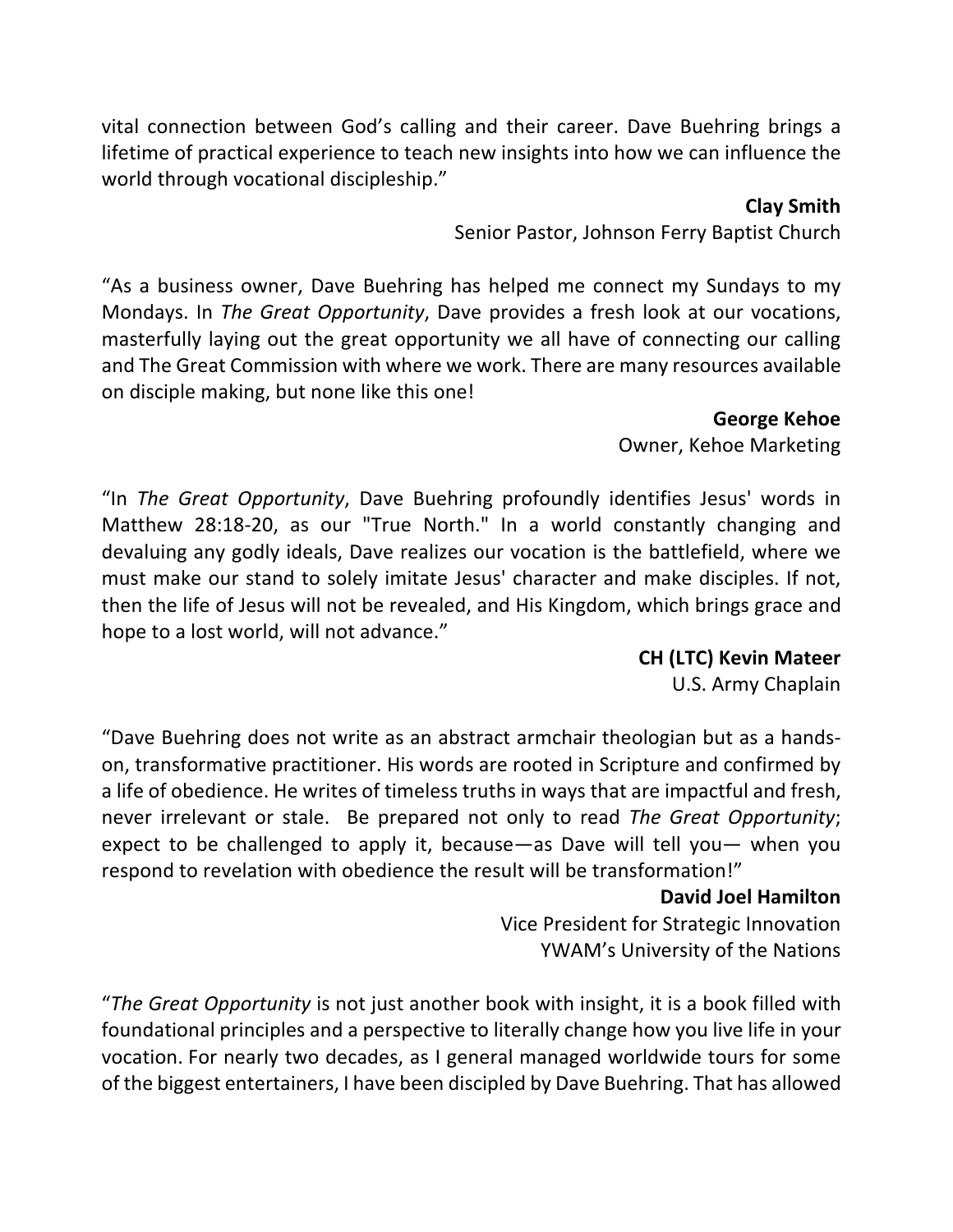me to impact people as I first actively put what I was taught into practice daily. I am a doer and not a reader, however, this book will be on my desktop and used as a reference for "what I do" and "how I do it" for decades to come!"

#### **Laurie Frey**

General Manager for Entertainment Tours

"As a pastor of young adults, my first thought within the first chapter of reading *The Great Opportunity* was, 'I need to get this book into the hands of every high school graduate or first year college student.' If young adults can see themselves as discipled missionaries who portray Jesus in every vocation, what an empowered church on mission we will be!"

#### **Chet Ingram**

Pastor, Ebenezer Baptist Church Saskatoon, Saskatchewan, Canada

"Dave Buehring demonstrates the clear understanding and wisdom on how to integrate our faith and work to become the disciple makers that Jesus calls us to be. *The Great Opportunity* teaches us the importance of calling, relationship, obedience and planning in 'passing on to others what Jesus has passed on to us.'"

**Nancy Reece**

Executive Coach, Consultant, Senior VP YMCA

"*The Great Opportunity* is a powerful book. It provides a practical roadmap for developing disciples who reflect God's character and His ways in the vocations into which God has called us. If you want to communicate well what Jesus is teaching you, this book is the resource you need."

#### **Dr. Teresa Moon**

President & CEO, Institute for Cultural Communicators

"You couldn't ask for a better friend or guide in your journey of vocational disciple making. Dave Buehring's heart is fully engaged in caring for individuals and coming alongside them as they follow Jesus' calling to make disciples wherever God has placed you. In *The Great Opportunity*, Dave shares how you can follow Jesus in doing that too!"

#### **Jonathan Graham**

Vice President, East Coast, Mastermedia International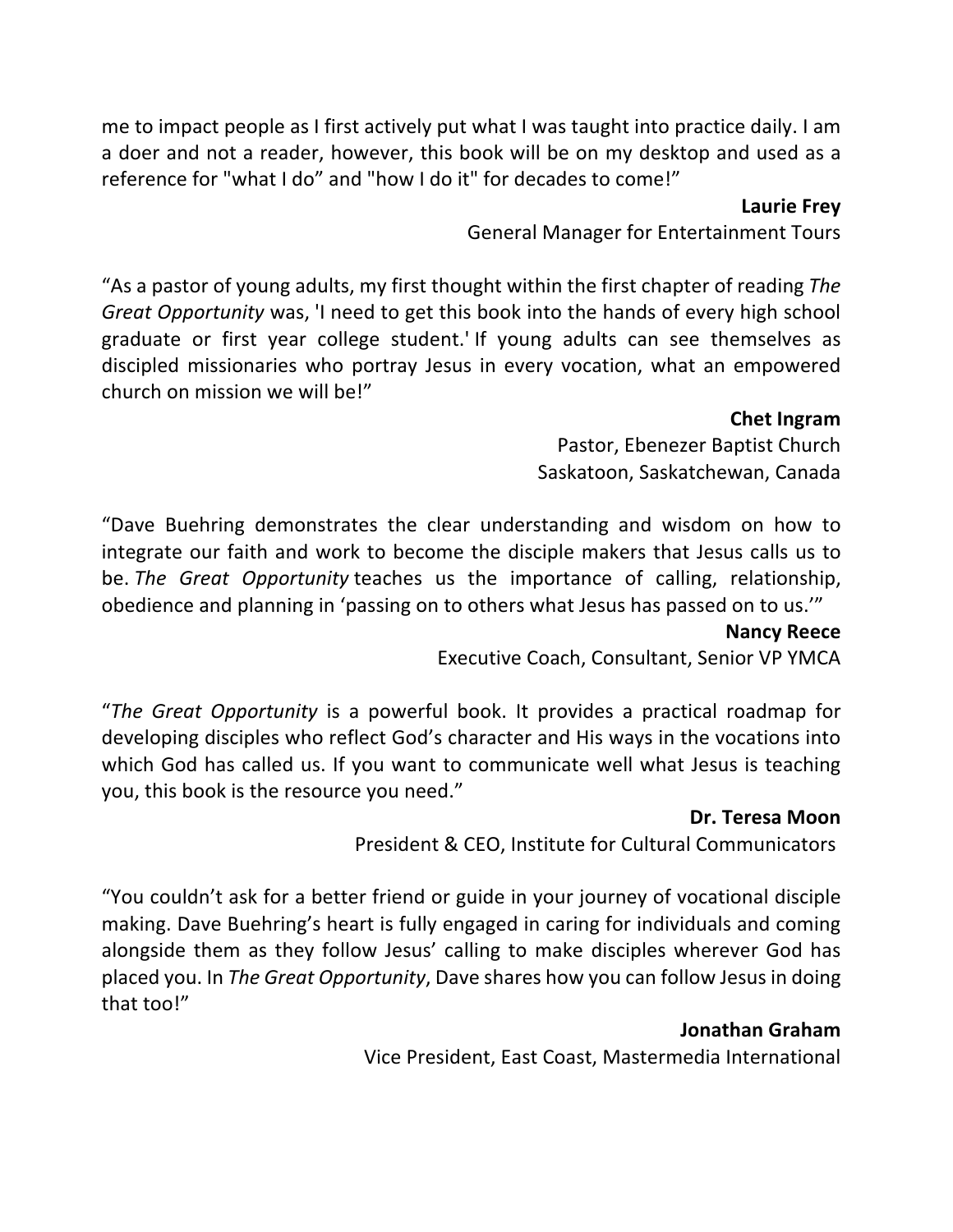"I have enjoyed a life-long friendship with Dave Buehring. We are two of four members of our own "Band of Brothers" walking with one another in friendship and accountability. There is no other human soul I know so consistently dedicated to the mission of disciple making. In *The Great Opportunity*, Dave will ask you, 'In whose ears are your words big'? Your answer may reveal those you are destined to disciple. Dave's words are very, very big in my ears."

## **L. Daniel Hammond**

Founder, Past Chairman & CEO Publishing Group of America

"What is urgent? The Gospel is urgent! Our urgency is to raise up disciples of Jesus in recognition that this is His Kingdom strategy to overcome the world! Dave Buehring, who has impacted thousands of lives by his teaching, including my own, underscores this urgency in *The Great Opportunity*, providing tools to transform lives in our relationships and vocations. Read it prayerfully, and apply it daily in the power of the Holy Spirit!"

## **Ed Kelaher**

Rector, All Saints Church Chevy Chase, Maryland

"Dave Buehring has deeply impacted both emerging and seasoned leaders at our church, where he is a favorite speaker. *In The Great Opportunity*, Dave invites the reader into a partnership with God to change the world from the unique placement of one's vocation. This biblical, practical, and engaging book will inspire you to see that God has placed eternal purpose in your everyday work."

#### **Bill Shuler**

Senior Pastor, Capital Life Church Arlington, VA

"God cares about your career! *The Great Opportunity* is a practical guide to viewing your vocation through God's eyes. Dave Buehring has provided spiritual guidance to my career for many years with profound impact. Now his wisdom is available to you."

> **Gabriel Smith** CEO, AdCritter

"Dave joins others who have dedicated their lives to teaching us that our work is more than a means, but also an expression of how God works out his calling for us.